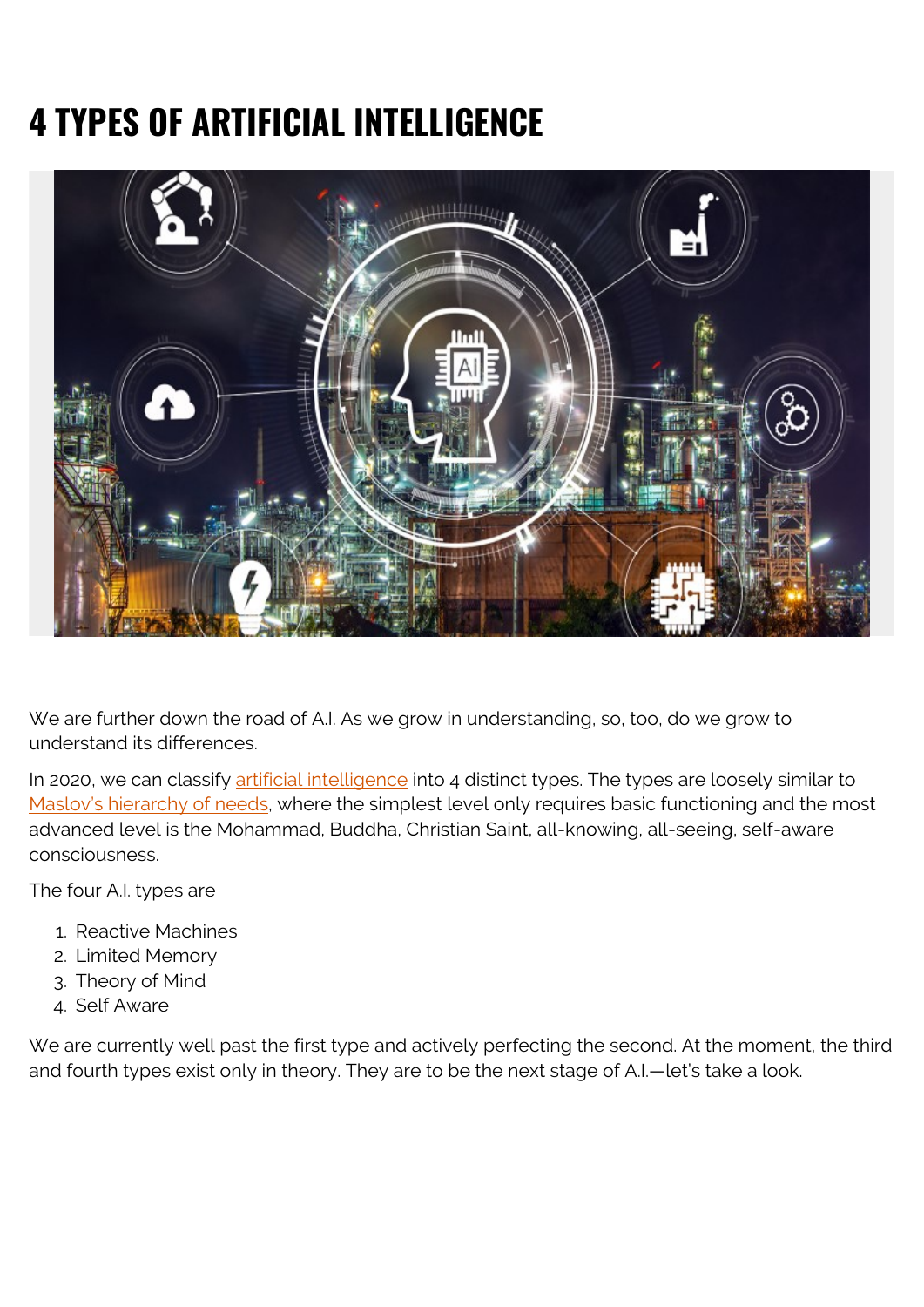



### **Reactive Machines**

Reactive Machines perform basic operations. This level of A.I. is the simplest. These types react to some input with some output. There is no learning that occurs. This is the first stage to any A.I. system. A [machine learning](https://www.bmc.com/blogs/machine-learning-cybersecurity/) that takes a human face as input and outputs a box around the face to identify it as a face is a simple, reactive machine. The model stores no inputs, it performs no learning.

Static [machine learning models](https://blogs.bmc.com/blogs/supervised-vs-unsupervised-aiops-machine-learning/) are reactive machines. Their architecture is the simplest and they can be found on GitHub repos across the web. These models can be downloaded, traded, passed around and loaded into a developer's toolkit with ease.

## **Limited Memory**

Limited memory types refer to an A.I.'s ability to store previous data and/or predictions, using that data to make better predictions. With Limited Memory, machine learning architecture becomes a little more complex. Every machine learning model requires limited memory to be created, but the model can get deployed as a reactive machine type.

There are three major kinds of machine learning models that achieve this Limited Memory type:

#### **Reinforcement learning**

These models learn to make better predictions through many cycles of trial and error. This kind of model is used to teach computers how to play games like Chess, Go, and [DOTA2.](https://openai.com/projects/five/)

### **Long Short Term Memory (LSTMs)**

Researchers [in](https://blogs.bmc.com/blogs/nlu-vs-nlp-natural-language-understanding-processing/)tuited that past data would help predict the next items in sequences, particularly in [language](https://blogs.bmc.com/blogs/nlu-vs-nlp-natural-language-understanding-processing/), so they developed a model that used what was called the Long Short Term Memory. For predicting the next elements in a sequence, the LSTM tags more recent information as more important and items further in the past as less important.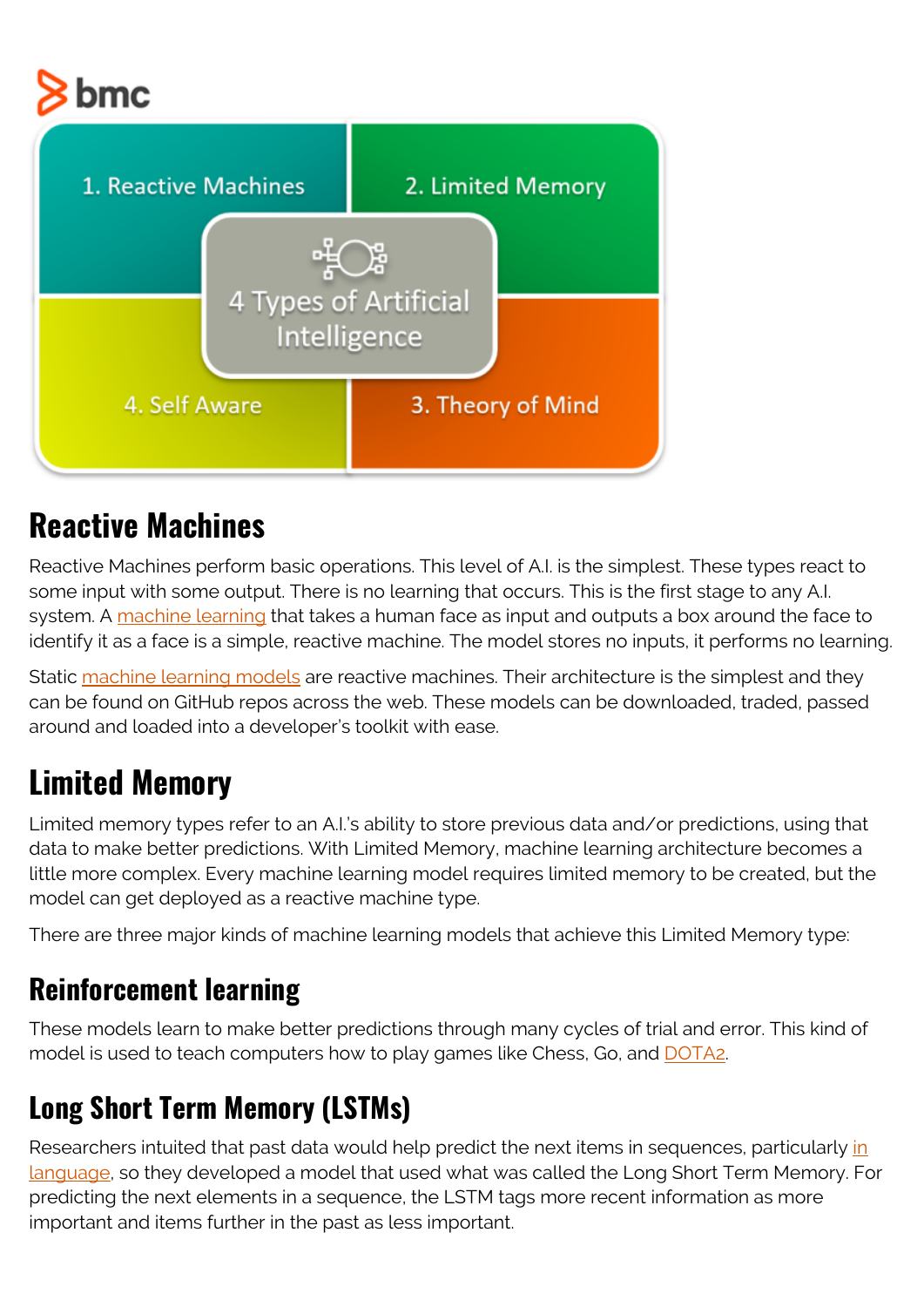### **Evolutionary Generative Adversarial Networks (E-GAN)**

[The E-GAN](https://arxiv.org/pdf/1803.00657.pdf) has memory such that it evolves at every evolution. The model produces a kind of growing *thing*. Growing *things* don't take the same path every time, the paths get to be slightly modified because statistics is a math of chance, not a math of exactness. In the modifications, the model may find a better path, a path of least resistance. The next generation of the model mutates and evolves towards the path its ancestor found in error.

In a way, the E-GAN creates a simulation similar to how humans have evolved on this planet. Each child, in perfect, successful reproduction, is better equipped to live an extraordinary life than its parent.

#### **Limited Memory Types in practice**

While every machine learning model is created using limited memory, they don't always become that way when deployed.

Limited Memory A.I. works in two ways:

- 1. A team continuously trains a model on new data.
- 2. The A.I. environment is built in a way where models are automatically trained and renewed upon model usage and behavior.

For a machine learning infrastructure to sustain a limited memory type, the infrastructure requires machine learning to be built-in to its structure.

More and more common in the ML lifecycle is Active Learning. The ML Active Learning Cycle has six steps:

- 1. **Training Data**. An ML model must have data to train on.
- 2. **Build ML Model**. The model is created.
- 3. **Model Predictions**. The model makes predictions,
- 4. **Feedback**. The model gets feedback on its prediction from human or environmental stimuli.
- 5. **Feedback becomes data**. Feedback is submitted back to a data repository.
- 6. **Repeat Step 1**. Continue to iterate on this cycle.

## **Theory of Mind**

We have yet to reach Theory of Mind artificial intelligence types. These are only in their beginning phases and can be seen in things like self-driving cars. In this type of A.I., **A.I. begins to interact with the thoughts and emotions of humans**.

Presently, machine learning models do a lot for a person directed at achieving a task. Current models have a one-way relationship with A.I. Alexa and Siri bow to every command. If you angrily yell at Google Maps to take you another direction, it does not offer emotional support and say, "This is the fastest direction. Who may I call and inform you will be late?" Google Maps, instead, continues to return the same traffic reports and ETAs that it had already shown and has no concern for your distress.

*A Theory of Mind A.I. will be a better companion.*

Fields of study tackling this issue include Artificial Emotional Intelligence and developments in the